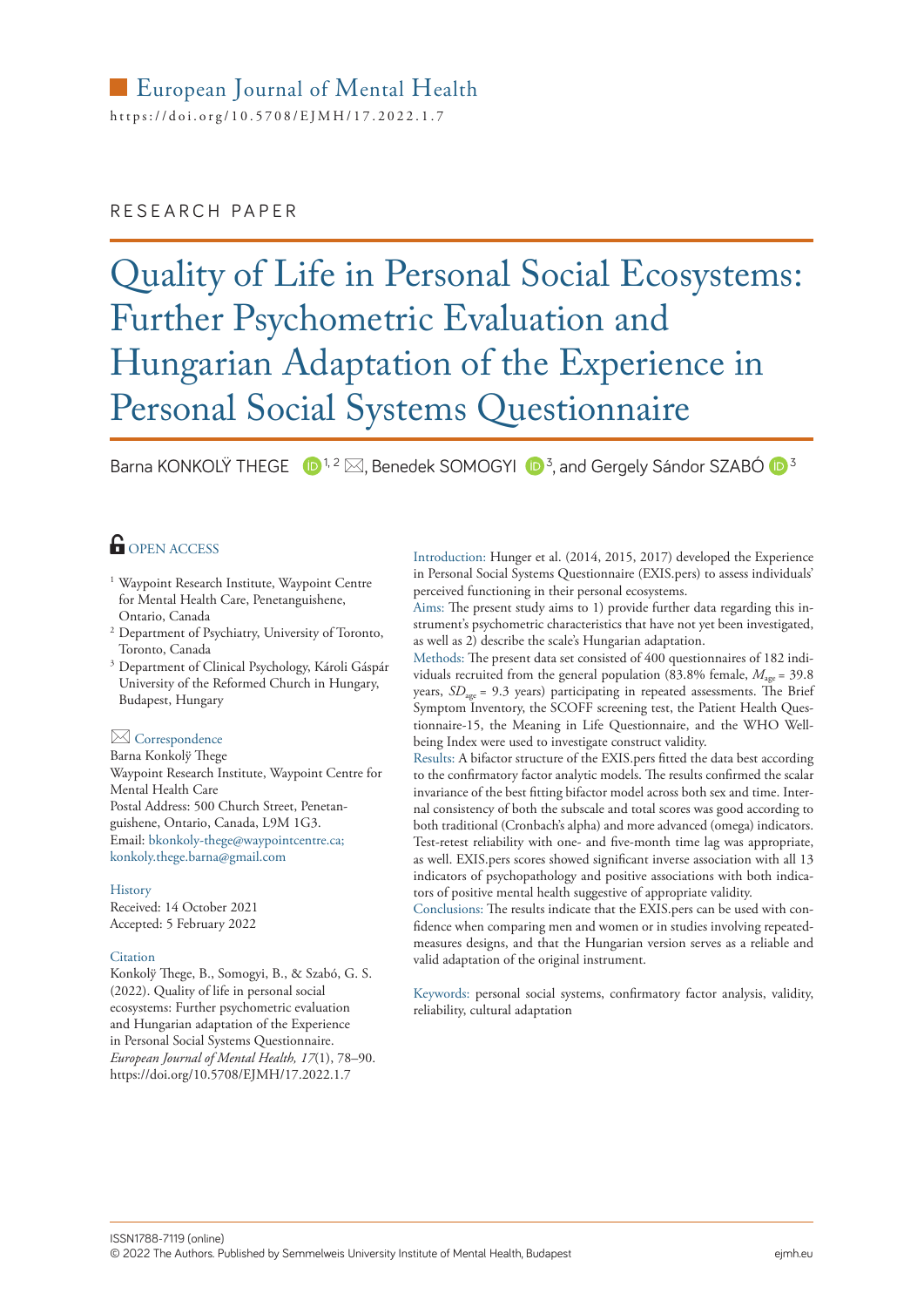# Introduction

Even though many psychotherapy interventions directly or indirectly aim to change how people function and feel in their narrower social environment (e.g., current family, family of origin, or circle of close friends), relatively little effort has been devoted in effectiveness and efficacy research to assessing individuals' perceived functioning or quality of life strictly within these personal ecosystems. This may be at least partly due to the scarcity of relevant assessment tools in that area (Hunger et al., 2017). The Experience in Personal Social Systems Questionnaire (EXIS.pers) was developed to fill this gap, allowing researchers to assess the actual status and changes in how individuals perceive their fit and comfort level within their important social systems (Hunger, 2015; Hunger et al., 2017; Hunger, Bornhäuser, Weinhold, and Schweitzer, 2014).

When developing the questionnaire's original item pool, two prominent figures of the German systemic psychotherapy scene were interviewed. Their reports about the possible outcomes of their work and their perceptions of systemic change were then compared to and integrated into the literature of systemic family therapy as well as the broader fields of applied psychology (Hunger et al., 2017). In a pilot study (*N* = 179), exploratory factor analysis was used to investigate the first prototype of the EXIS questionnaire, which included 10 items for all five factors (Belonging, Autonomy, Accord, Confidence, and Clarity). The number of factors to retain was determined using parallel analysis and final item selection relied on both statistical and theoretical considerations (e.g., to be as short as possible without compromising reliability) (Hunger et al., 2017). These analyses resulted in the development of a reduced-length and final version, which included four factors (Belonging, Autonomy, Accord and Confidence) captured by three items each, and an additional question about who the respondent was thinking of while completing the questionnaire (i.e., parents, partner, offspring, friends or others). All subscales, as well as the total scale, had good internal consistency in this study, with Cronbach's alphas ranging from .79 to .83 (Hunger et al., 2017).

The dimension of *Belonging* can be described as the feeling of being part of the given social system both emotionally and instrumentally (Hunger et al., 2017). *Autonomy* is defined as being assertive in the social system by demarking boundaries and standing for one's needs, while believing that discussing and reconsidering certain roles, rights, and responsibilities remain possible. *Accord* refers to the concept of accepting one's social system the way it exists, including both negative and positive aspects and experiences. Finally, the dimension of *Confidence* reflects perceived self-efficacy, referring to the trust in the individual's and their social system's coping capabilities.

In a second study, the scale developers investigated the psychometric properties of the EXIS.pers questionnaire on an independent German- (*N* = 634) and English-speaking (*N* = 310) sample (Hunger et al., 2017). Using confirmatory factor analysis, a good fit has been observed both with a first-order, a four-factor, and a bifactor model including the same four domain-specific factors and a general factor, although the latter model's fit indices were slightly better. Internal consistency for the total score was excellent in both languages (Cronbach's alpha = .91 and .92), while that of the subscale scores came to good or very good in both samples (Cronbach's alphas between .74 and .88).

In terms of the convergent and divergent validity for the EXIS.pers, relatively little data have been published to date. The main study on the assessment tool only provided data on the association between EXIS.pers scores and sociodemographic variables, thus giving little support for the scale's validity (Hunger et al., 2017). From an earlier, brief description of the scale (Hunger, 2015), it is also known that scores on the instrument showed a significant, strong correlation with measures of social support (Perceived Social Support Questionnaire, F-SozU) and general psychopathology (Outcome Questionnaire, OQ-45), providing some support to the convergent and divergent validity of the assessment tool.

Since the instrument's publication, the EXIS.pers has already been used in several studies published by the main test developer's team. The first one consisted of a randomized controlled trial exploring the efficacy of family constellation seminars, in which the EXIS.pers operationalized one of the primary outcomes. The scale was used both in the short- (Hunger, Bornhäuser, Link, et al., 2014; Weinhold et al., 2013) and long-term (Hunger-Schoppe, 2020; Hunger et al., 2015) follow-up of participants and data with its use indicated stable positive changes in social functioning up until five years after the intervention. In these studies, the EXIS.pers invariably displayed excellent internal consistency (Cronbach's alpha ≈ .90).

In a psychometric study (Hunger et al., 2016), the EXIS.pers was used to investigate the construct validity of the Burden Assessment Scale (BAS), German version, which is a measurement tool designed to assess the level of burden experienced by relatives who care for mentally ill patients. The authors found that BAS scores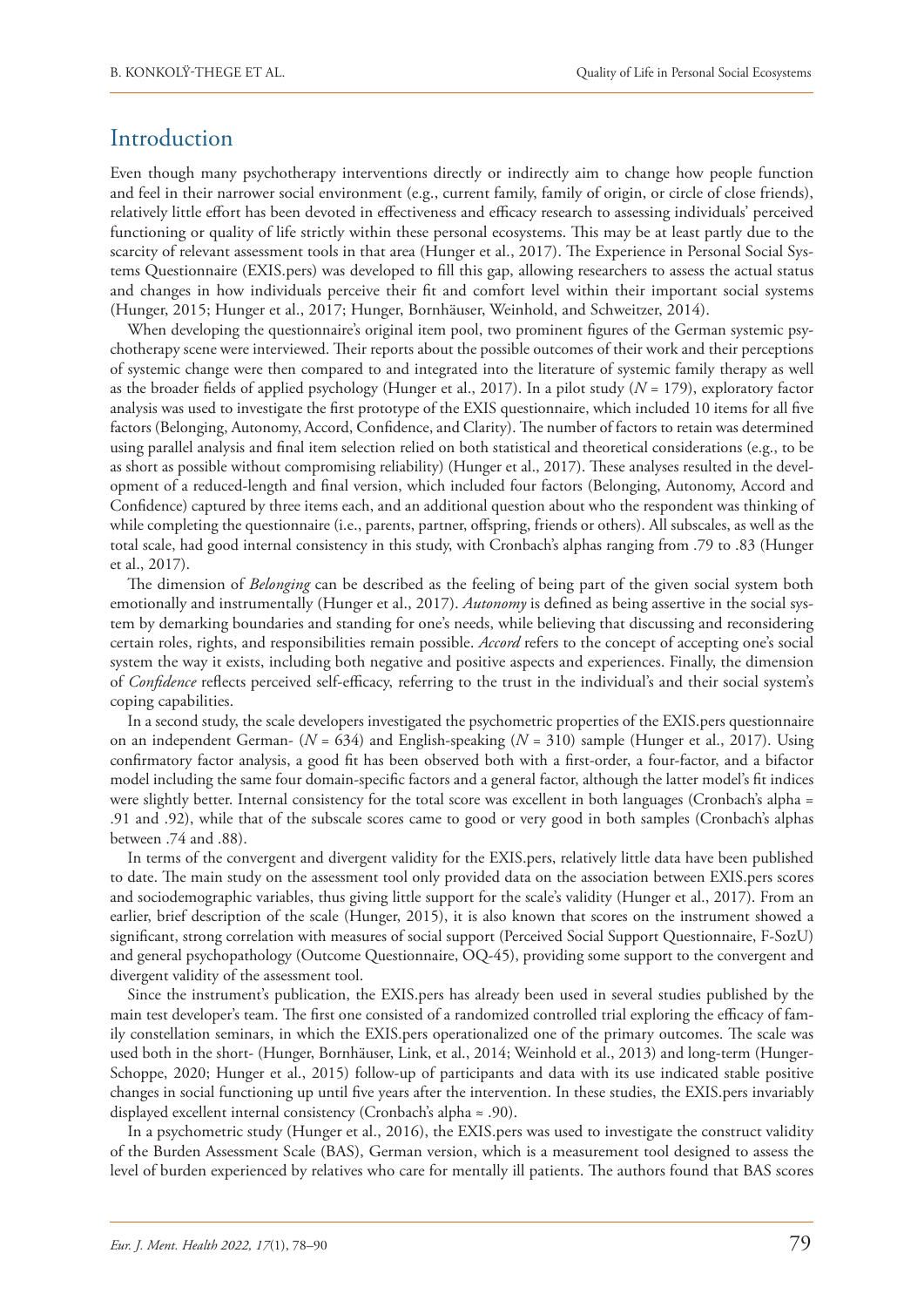negatively predicted a statistically significant portion of relatives' experiences in their social systems measured by the EXIS.pers. Meanwhile, BAS scores have also negatively predicted incidents of relatives' experiences in their workplace community assessed by the organization-specific version of the EXIS (EXIS.org). In this study as well, the total score of the EXIS.pers could be characterized by excellent internal consistency (Cronbach's alpha =  $.94$ ).

In a further study on the mediating role of family functioning and personality traits regarding the relationship between attachment style and eating disorders, the EXIS.pers was deployed to measure the quality of social functioning within the family (Münch et al., 2016). Here, a Cronbach's alpha of .97 was observed and the results indicated significantly lower EXIS.pers scores in the eating disorder group compared to the control group. Furthermore, EXIS.pers scores partially mediated the association between attachment style and eating disorder status.

Finally, in a recent study comparing the efficacy of cognitive behavioral therapy and systemic therapy in reducing the symptoms of social anxiety disorder (Hunger et al., 2020), the EXIS.pers was used as a secondary outcome to measure the participants' social functioning level. In this study again, internal consistency of the EXIS.pers total score stood very high (Cronbach's alpha of .94–.96, depending on the assessment point). The results showed that participants in both treatment conditions improved significantly according to the EXIS.pers, with a wide range of effect sizes across groups (Cohen's d: 0.23–1.06), indicating that the scale can be characterized by good sensitivity to change.

The above summary shows that the EXIS.pers has been used in several studies in the short time that has elapsed since its publication. The data accumulated to date is mostly based on the German-language version of the scale, with the exception of the main psychometric study on the scale using an English-language adaptation, as well. While the internal consistency of the total scale score has consistently been reported as excellent, we know little about the scale's validity and reliability assessed by more advanced indicators than Cronbach's alpha (e.g., omega). The present study's aim, therefore, was twofold. Our first goal was to describe the adaptation process of the instrument's Hungarian translation (which, to the best of our knowledge, represents the first language adaptation developed independently of the original authors) and investigate its basic psychometric characteristics (factor structure, temporal stability, and internal consistency). In our second goal, we intended to provide further data in relation to the instrument's psychometric characteristics regarding aspects never investigated before (measurement invariance across sex and time, convergent and divergent validity in terms of additional positive, and negative mental health indicators).

# **Methods**

## Sample and procedure

This study's protocol has been approved by the Research Ethics Board of Károli Gáspár University of the Reformed Church in Hungary (25/2017/P). We recruited the present study's participants from the general population for the purposes of a preregistered effectiveness study (<https://clinicaltrials.gov/ct2/show/NCT03233958>) to examine the effects of a brief group therapy intervention to improve general psychological functioning and quality of life. All respondents were intervention participants: the study did not include control subjects. After the baseline assessment (T1), participants were followed-up at one- (T2) and six months (T3) post-intervention. The present study's data set consisted of 400 completed questionnaires from 182 individual participants (Table 1). Participation was voluntary, and after participants gave their informed, written consent, they could choose whether to complete the questionnaires online or in hard copy. Most often, married women with postgraduate education comprised the participants (Table 1).

## Measures

## *Sociodemographic variables*

To assess sociodemographic characteristics, we administered questions pertaining to the participants' sex, age, relationships/marital status, and educational attainments (Table 1 displays response options).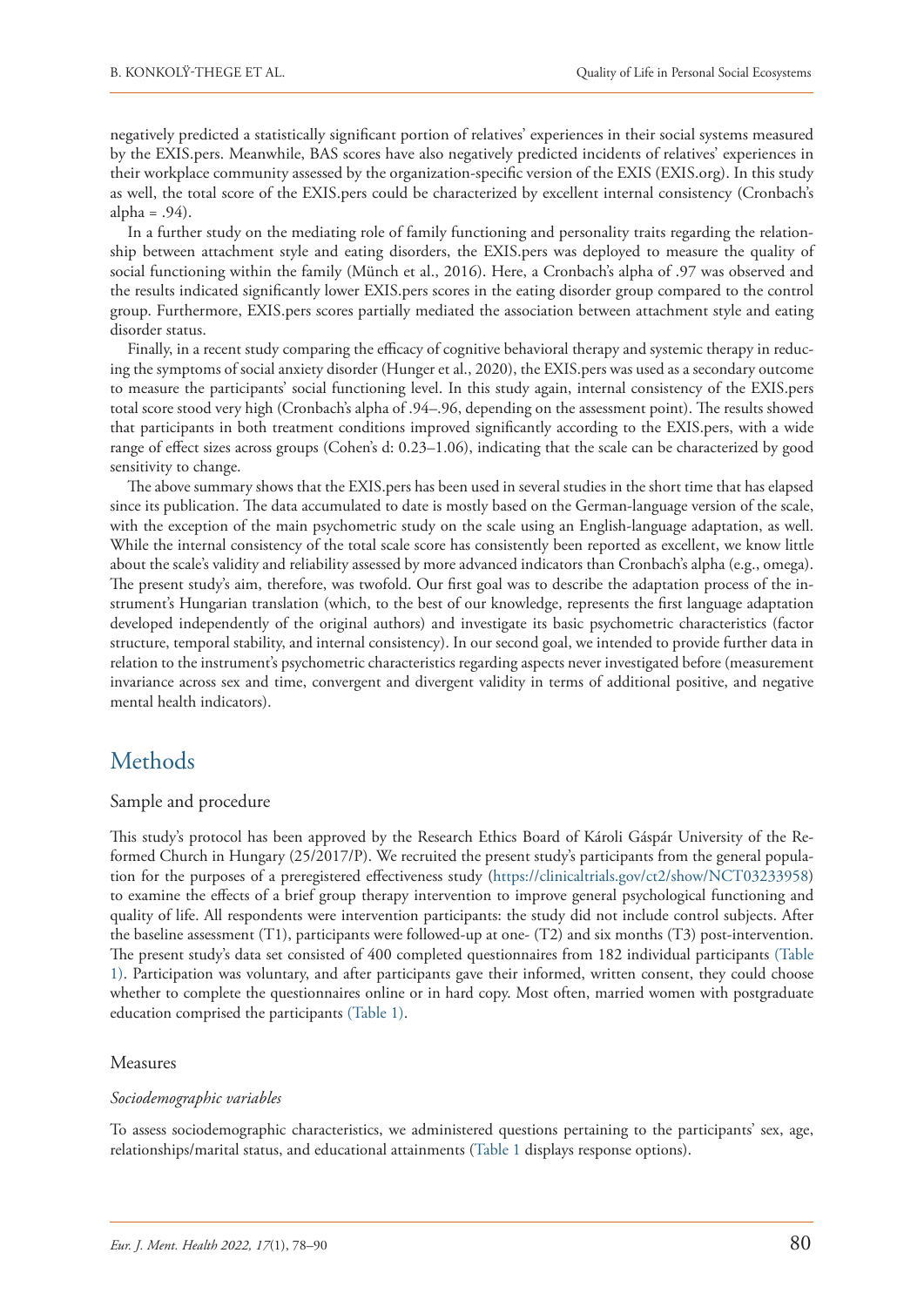|                                    | T1         | T <sub>2</sub> | T3         |  |  |  |  |  |
|------------------------------------|------------|----------------|------------|--|--|--|--|--|
| $\overline{N}$                     | 182        | 118            | 100        |  |  |  |  |  |
| Sex (N, %)                         |            |                |            |  |  |  |  |  |
| Male                               | 30(16.5)   | 18 (15.3)      | 17(17.0)   |  |  |  |  |  |
| Female                             | 152 (83.5) | 100 (84.7)     | 83 (83.0)  |  |  |  |  |  |
| Age ( <i>M, SD</i> )               | 39.9 (9.5) | 39.7(9.2)      | 39.7 (9.1) |  |  |  |  |  |
| Educational level (N, %)           |            |                |            |  |  |  |  |  |
| Secondary                          | 37(20.3)   | 30(25.4)       | 26(26.0)   |  |  |  |  |  |
| Postsecondary                      | 145 (79.7) | 88 (74.6)      | 74 (74.0)  |  |  |  |  |  |
| Marital status (N, %)              |            |                |            |  |  |  |  |  |
| Single                             | 56 (30.8)  | 35(29.7)       | 30(30.0)   |  |  |  |  |  |
| In relationship without cohabiting | 26(14.3)   | 18 (15.3)      | 14 (14.0)  |  |  |  |  |  |
| Married / common law               | 73 (40.1)  | 47 (39.8)      | 40 (40.0)  |  |  |  |  |  |
| Separated / divorced               | 27(14.8)   | 18 (15.3)      | 16 (16.0)  |  |  |  |  |  |

#### Table 1. Sociodemographic Characteristics of the Study Sample

## *Experience in Personal Social Systems Questionnaire (EXIS.pers)*

Hunger et al. developed the EXIS.pers in order to assess the status and potential changes involving subjective experiences in the individual's personal social system(s) (Hunger, 2015; Hunger, Bornhäuser, Weinhold, et al., 2014). Two versions of the EXIS questionnaire have been developed: (1) the EXIS.pers measures experiences in an individual's personal social system (e.g., family, circle of friends), while (2) the EXIS.org assesses experiences in an organizational context (e.g., workplace). The two versions differ only in the instructions given to participants, but in the present paper's empirical section, we exclusively focus on the EXIS.pers.

As the questionnaire's original publication included information on both the German and English language versions of the tool, as well as data regarding their psychometric characteristics (Hunger et al., 2017), the present authorial team decided to primarily rely on the English language version during the translation process due to an easier access to competent translators in that language. Accordingly, two independent translators with backgrounds in clinical / health / counseling psychology translated the questionnaire's English language version into Hungarian. Then, further two independent translators back-translated the consensual version into English. As the review of the back-translations revealed inconsistencies regarding Item #8, the author team this time considered the German-language version of the questionnaire (by consulting two additional independent experts fluent both in German and Hungarian) and revised the item's Hungarian wording accordingly. The final version of the Hungarian EXIS.pers can be found in the Appendix of the present article.

## *Brief Symptom Inventory (BSI)*

The BSI (Derogatis & Spencer, 1993) serves as an economic way to measure an individual's overall psychopathology and distress level; it is a brief form of the SCL-90-R (Derogatis, 1977). The BSI consists of 53 items pertaining to the following nine symptom dimensions of the SCL-90-R: (1) Somatization, (2) Obsessive-compulsive symptoms, (3) Interpersonal sensitivity, (4) Depression, (5) Anxiety, (6) Hostility, (7) Phobic anxiety, (8) Paranoid ideation, and (9) Psychoticism. Out of the three global measures of pathology and distress, we used the General Severity Index (GSI, mean of all items) in the present study. According to this indicator, our sample (*M*  $= 0.82$ , *SD* = 0.51) fell between the norms of the general population (*M* = 0.30, *SD* = 0.31) and psychiatric outpatients ( $M = 1.32$ ,  $SD = 0.072$ ) according to the standards published by the instrument's developers (Derogatis & Melisaratos, 1983). The questionnaire items can be answered on a Likert-type scale ranging from 0 ("Not at all") to 4 ("Extremely"). Urbán et al. (2014) psychometrically investigated the questionnaire's Hungarian version. BSI subscales' internal consistency in the present sample ranged from suboptimal (Phobic Anxiety:  $\alpha = 0.562$ ) through good (Somatization: α = 0.776; Obsession-compulsion: α = 0.746; Interpersonal sensitivity: α = 0.755; Anxiety:  $\alpha = 0.734$ ; Hostility:  $\alpha = 0.756$ ; Paranoid ideation:  $\alpha = 0.744$ ; Psychoticism:  $\alpha = 0.727$ ) to excellent (Depression:  $\alpha$  = 0.857; General Severity Index:  $\alpha$  = 0.953).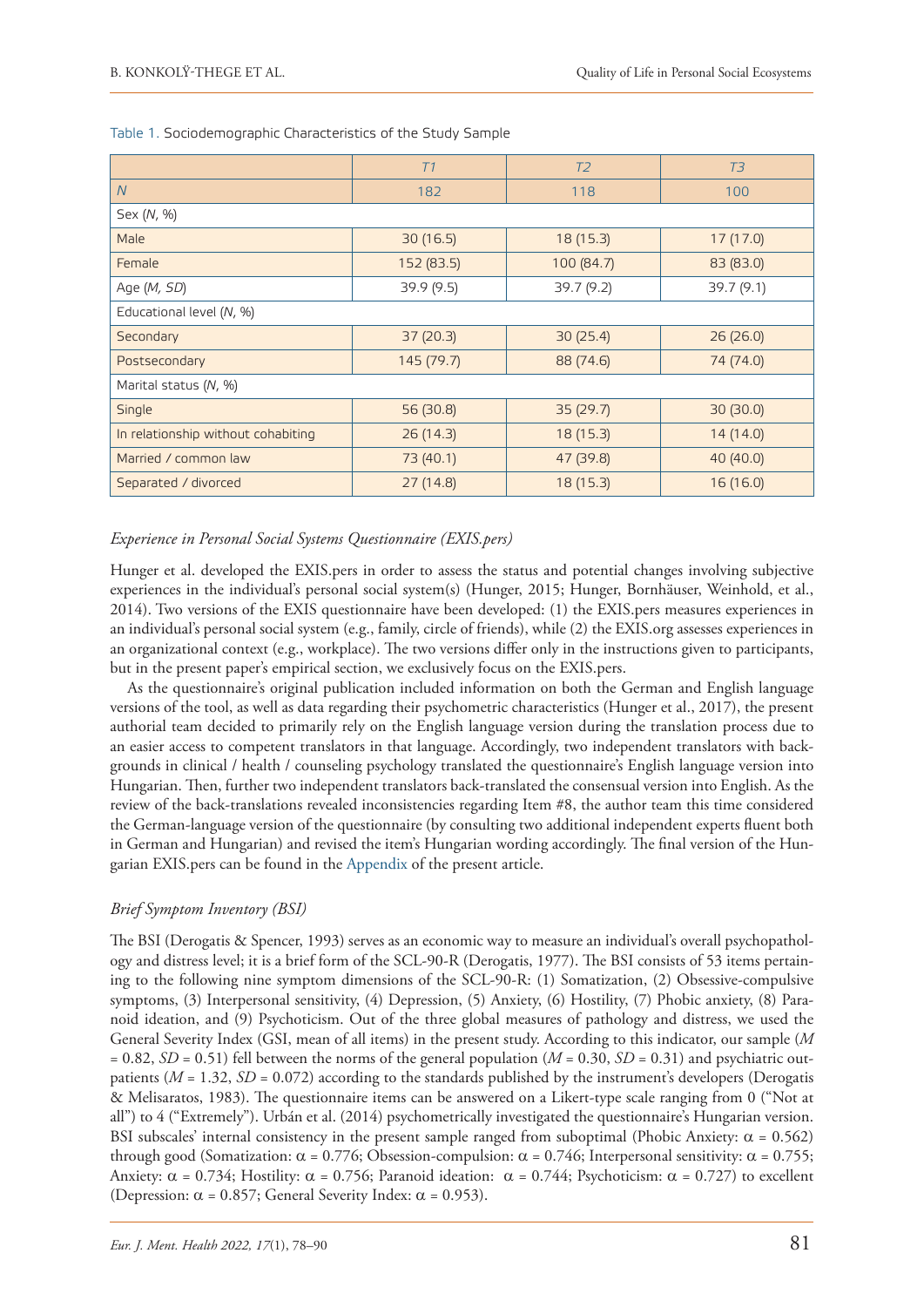## *SCOFF*

The Hungarian version (Dukay-Szabó et al., 2016) of the SCOFF screening test (Morgan et al., 2000) was used to measure non-disorder-specific risk level for eating disorders. This assessment tool consists of five yes-or-no type questions assessing eating disorders symptoms. At least two positive answers indicate a high likelihood of an eating disorder [100% sensitivity and 85% specificity characterized this cut-off in a clinical sample, while 50% sensitivity and 87.62% specificity was registered in a subclinical sample (Dukay-Szabó et al., 2016)]. In the present study, the Cronbach's alpha coefficient for the SCOFF was .558.

## *Patient Health Questionnaire-15 (PHQ-15)*

The Hungarian version (Stauder et al., 2021) of the PHQ-15 (Kroenke et al., 2002) was used to evaluate the intrusiveness of somatic symptoms and a tendency toward somatization. The assessment tool contains 15 items, each addressing a somatic symptom referring to various frequently occurring mild symptoms, such as back pain or trouble sleeping. Respondents could answer on a Likert-type scale ranging from 0 ("Not bothered at all") to 2 ("Bothered a lot"). Internal consistency of PHQ-15 was good in the present sample ( $\alpha$  = 0.757).

## *Meaning in Life Questionnaire (MLQ)*

The MLQ was developed by Steger et al. (2006) to assess *presence of meaning* and *search for meaning* in the respondent's life (Steger et al., 2006). The scale consists of 10 items (five items measuring both subconstructs) scored on a 7-point Likert scale ranging from 1 ("Absolutely untrue") to 7 ("Absolutely true"). Martos and Konkolÿ Thege developed and validated the Hungarian version (MLQ-H) used in the present study, which showed excellent psychometric properties (Martos & Konkolÿ Thege, 2012). Both the *Presence* (α = 0.923) and the *Search* (α = 0.855) subscales displayed a very high internal consistency in the present sample.

## *WHO Well-being Index (WBI-5)*

The Hungarian, five-item version of the WHO Well-being Index (Bech et al., 1996) was used to measure participants' overall subjective well-being. Respondents could rate their level of agreement on a 4-point Likert-type scale ranging from 0 ("Not at all true") to 3 ("Absolutely true"). The Hungarian adaptation has been developed and psychometrically investigated by Susánszky et al. (2006). Internal consistency of the scale proved to be excellent in the present study ( $\alpha = 0.88$ ).

## Statistical analyses

In order to identify the factor structure that best fits the data, a series of confirmatory factor analyses were performed on the T1 sample using the Mplus 7.1 software (semantic representation of the competing models is displayed on Figure 1). The data set did not contain missing values, and considering the very close to normal distribution of the EXIS.pers item scores (skewness <|0.5|), the maximum likelihood estimation was used. Model 1 consisted of a single-factor solution with one general factor responsible for all 12 item responses. Model 2 consisted of a four-factor solution representing four correlating contributing factors of the questionnaire: Belonging, Autonomy, Accord, and Confidence. Model 3 comprised of a slightly revised form of Model 2 where, in addition to the four first-order factors, a second-order global factor was also incorporated.

In addition to the previous three traditional models, the appropriateness of a bifactor model (Model 4) was also tested. This latter kind of model allows for separating the role of the general and domain-specific factors as – contrary to traditional second-order models – it allows all items to load directly onto a general and a domainspecific factor *simultaneously*. Studies suggest that this measurement structure may be a more effective approach to model construct-relevant multidimensionality (Brunner et al., 2012; Reise et al., 2010; Reise et al., 2012) and can inform test users, for instance, whether subscale scores can be used in a meaningful way over and above the total score when predicting external variables.

Model fit was evaluated based on the 1) chi-square test [non-significant results indicate an adequate fit; however, this indicator is not particularly reliable with larger samples; cf. (Marsh et al., 2004)]; 2) Tucker-Lewis and Comparative Fit Indexes (TLI and CFI, respectively; values between 0.90 and 0.95 indicate an acceptable fit while values greater than 0.95 suggest good fit); 3) root mean square error of approximation (RMSEA; values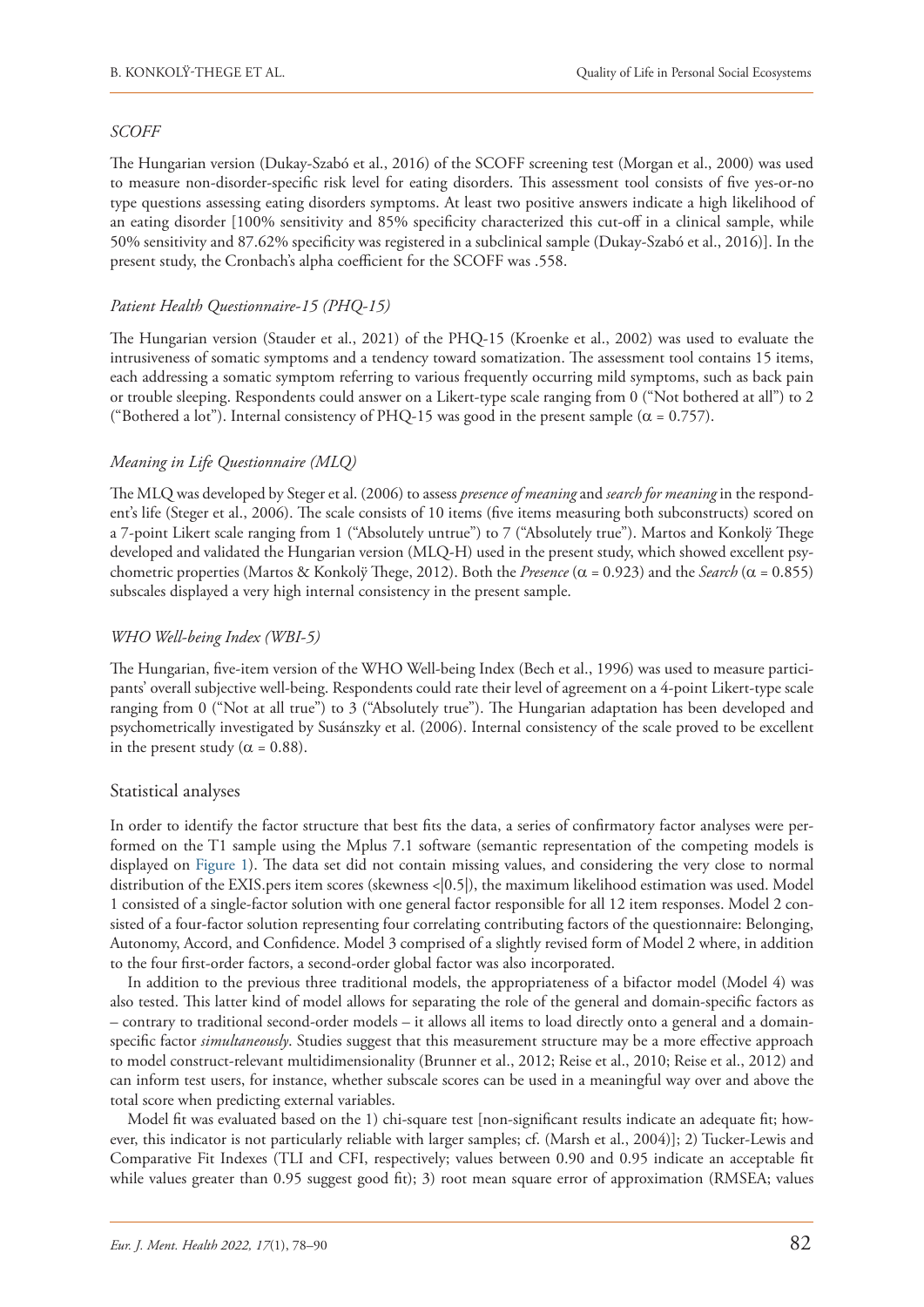

Figure 1. Sematic Graphical Representation of the Competing Factor Structure Models

Note: A1-A2, B1-B2, C1-C2, D1-D2 = items; F = first-order factor; H = higher/second-order factor; S = specific factor in a bifactor model; G = global factor in a bifactor model.

below 0.08 indicate an acceptable fit, while values below 0.05 show a good fit); and 4) standardized root mean square residual (SRMR; values less than 0.08 indicate an appropriate fit) (Hu & Bentler, 1999). Finally, Bayesian information criteria were also reported, which do not have a clear cut-off; lower values mean a better fit when comparing alternative models (Hooper et al., 2008).

Internal consistency was evaluated by calculating Cronbach's alpha, omega total, and omega hierarchical coefficients (Zinbarg et al., 2005) for both the whole instrument and its dimensions according to the best-fitting model. Omega total estimates the reliability of a latent factor combining the general and specific factor variance, while omega hierarchical estimates the reliability of a latent factor with all other latent construct variance removed (Brunner et al., 2012) – thus providing useful information on whether scores for a specific factor can be interpreted with confidence or only the total score (general factor score) should be used. Both kinds of omega coefficients were calculated using the Omega software (Watkins, 2013).

Measurement invariance of the final model across sex (male or female) and time (Time 1, Time 2, or Time 3) has also been tested on the combined sample from all three data points  $(N = 400)$  by comparing models representing 1) configural invariance (same factor structure imposed across groups); 2) metric invariance (configural invariance + factor loadings and intercepts are constrained to be equal across groups); and 3) scalar invariance (metric invariance + latent means are constrained to be equal across groups). When comparing the nested models forming the sequence of invariance tests, guidelines for samples with adequate sample size ( $N \ge 300$ ) were considered suggesting that models can be seen as providing a similar degree of fit as long as changes in CFI remain under .010 and alterations in RMSEA remain under .015 between a less and a more restrictive model (Chen, 2007).

Convergent and divergent validity of the EXIS.pers' Hungarian version was evaluated on the T1 sample (*N* = 182) by examining the relationship between the total scale score and the indicators of psychopathology (Global Severity Index and all subscale scores of the BSI, SCOFF, and PHQ-15), overall well-being (WBI-5), as well as presence and search for meaning in life (MLQ).

The relationship between the EXIS.pers scores and categorical variables was evaluated using independentsamples t-tests (sex, educational attainment), and one-way analysis of variance (marital status), while those with continuous variables (age, indicators of psychopathology, well-being, and meaning in life) were investigated – due to their strong deviation from the normal distribution – using Spearman correlation coefficients. Finally, the current and international EXIS.pers total scores were compared using a set of one-sample t-tests. All descriptive and bivariate analyses were carried out using the SPSS 28.0 software.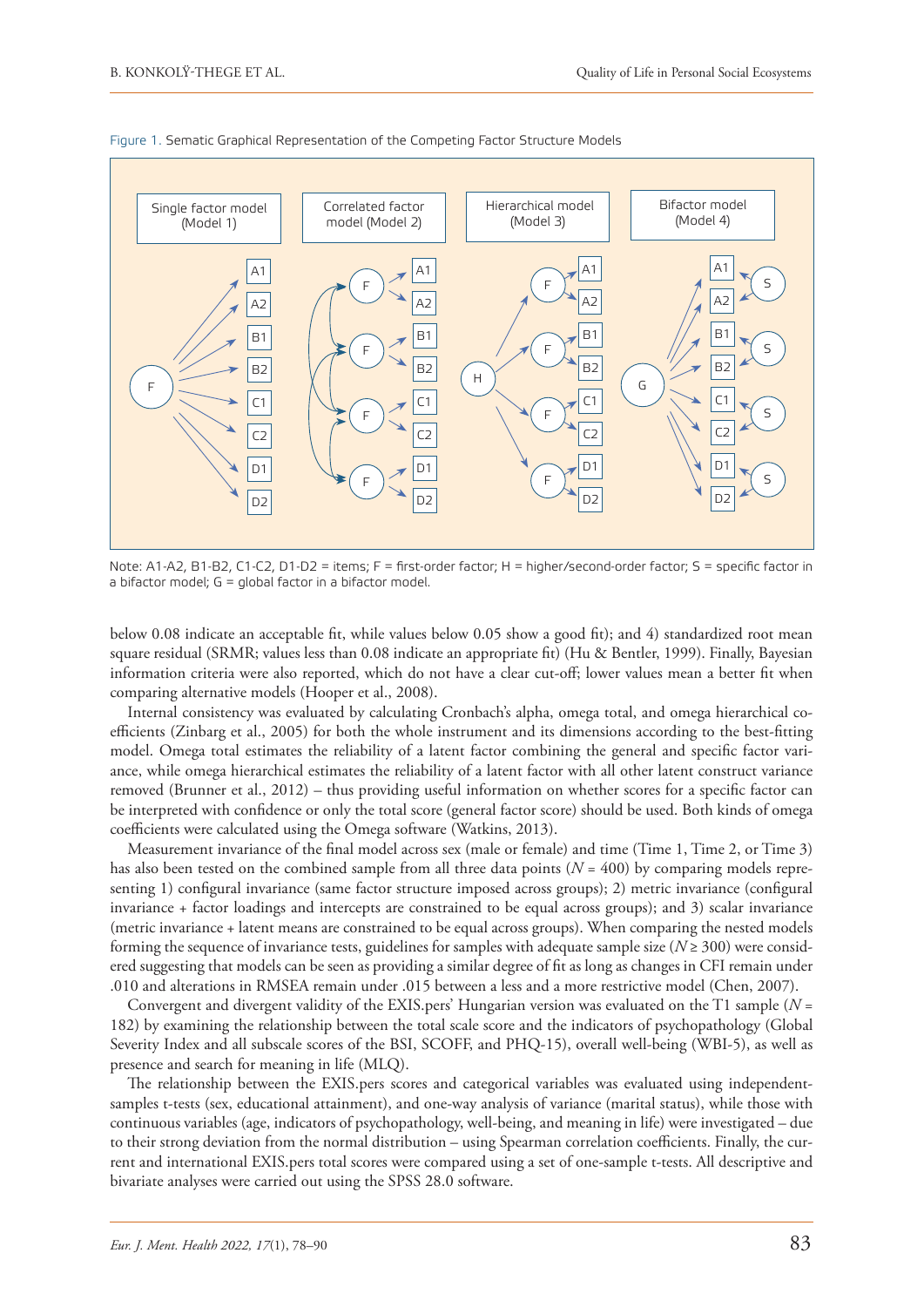# Results

Factor structure, internal consistency, and item analysis

The factor structure of the 12-item, Hungarian version of the EXIS.pers was investigated by a series of confirmatory factor analyses. Model 1 resulted in suboptimal model fit indices according to all fit indicators (Table 2). Models 2 and 3 produced acceptable (TLI) or good (CFI, SRMR) fit indices according to most goodness of fit indicators. The best-fitting model, however, proved to be the bifactor model (Model 4), the fit of which stood significantly better than any of the other three models (Table 2); however, the differences in fit indices between Model 4 versus Models 2 and 3 were trivial. For the best-fitting bifactor model, all factor loadings were significant and the standardized factor loadings for the items ranged between 0.49 and 0.75 in relation to the global factor and between 0.33 and 0.76 in relation to the domain-specific factors (Table 3).

Results of the analyses regarding measurement invariance showed that adding invariance constraints on the

Table 2. Model Fit Indices for the Competing Confirmatory Factor Analytic Models of the Hungarian Version of the EXIS.pers

|                                                                    | $\chi^2$ , $\rho$ | TLI  | <b>CFI</b> | <b>RMSEA (90% CI)</b>  | <b>SRMR</b> | <b>SSA BIC</b> | <b>Difference</b><br>from Model 4 |
|--------------------------------------------------------------------|-------------------|------|------------|------------------------|-------------|----------------|-----------------------------------|
| Model 1 - Single factor                                            | 575.1,<br>p<.001  | .572 | .650       | .230 (.213-.247)       | .113        | 6,471.2        | $\chi^2$ =477.1,<br>p<.001        |
| Model 2 - Four first-order,<br>correlating factors                 | 111.4,<br>p<.001  | .941 | .957       | $.085(.065-.106)$      | .043        | 6,019.7        | $\chi^2$ =13.4,<br>$p = 0.037$    |
| Model 3 - Four first-order fac-<br>tors with a second-order factor | 123.7,<br>p<.001  | .935 | .950       | .090 (.070-.110)       | .056        | 6,027.9        | $\chi^2 = 25.7$ ,<br>$p = 0.001$  |
| Model 4 - Bifactor model                                           | 98.0,<br>p<.001   | .941 | .962       | $.086$ $(.064 - .108)$ | .046        | 6,018.5        | N/A                               |

TLI: Tucker-Lewis Index, CFI: Comparative Fit Index, RMSEA: Root Mean Square Error of Approximation, SRMR: Standardized Root Mean Square Residual, SSA BIC: Sample-Size Adjusted Bayesian Information Criterion.

| Table 3. Item Characteristics of the Hungarian EXIS.pers from the Item- and Confirmatory Factor Analysis |  |  |  |  |
|----------------------------------------------------------------------------------------------------------|--|--|--|--|
| (bifactor model, N=182)                                                                                  |  |  |  |  |

|                | M    |           | Item-total  | Standardized factor loadings (standard error) from the factor analysis |             |            |             |            |  |  |  |
|----------------|------|-----------|-------------|------------------------------------------------------------------------|-------------|------------|-------------|------------|--|--|--|
| <b>Item</b>    |      | <b>SD</b> | correlation | <b>Global Factor</b>                                                   | Belonging   | Autonomy   | Accord      | Confidence |  |  |  |
| 1              | 3.38 | 1.29      | .683        | .715(.049)                                                             | .543 (.074) |            |             |            |  |  |  |
| $\overline{2}$ | 3.20 | 1.26      | .678        | .688(.052)                                                             | .450(077)   |            |             |            |  |  |  |
| 3              | 3.79 | 1.31      | .694        | .754(.045)                                                             | .440(.072)  |            |             |            |  |  |  |
| $\overline{4}$ | 4.03 | 1.49      | .684        | .724(.051)                                                             |             | .376(.089) |             |            |  |  |  |
| 5              | 4.05 | 1.33      | .716        | .752(.049)                                                             |             | .712(.091) |             |            |  |  |  |
| 6              | 4.19 | 1.23      | .697        | .739(.048)                                                             |             | .325(.085) |             |            |  |  |  |
| $\overline{7}$ | 3.70 | 1.24      | .655        | .645(.056)                                                             |             |            | .398 (.074) |            |  |  |  |
| 8              | 3.77 | 1.24      | .626        | .592(.060)                                                             |             |            | .504(.077)  |            |  |  |  |
| 9              | 3.65 | 1.29      | .579        | .524(.065)                                                             |             |            | .763(.081)  |            |  |  |  |
| 10             | 4.09 | 1.36      | .585        | .503(.066)                                                             |             |            |             | .679(.057) |  |  |  |
| 11             | 4.27 | 1.33      | .656        | .580(.059)                                                             |             |            |             | .676(.057) |  |  |  |
| 12             | 3.98 | 1.40      | .553        | .485(.067)                                                             |             |            |             | .581(.060) |  |  |  |

Note. All factor loadings and item-total correlation coefficients significant at *p* < .001.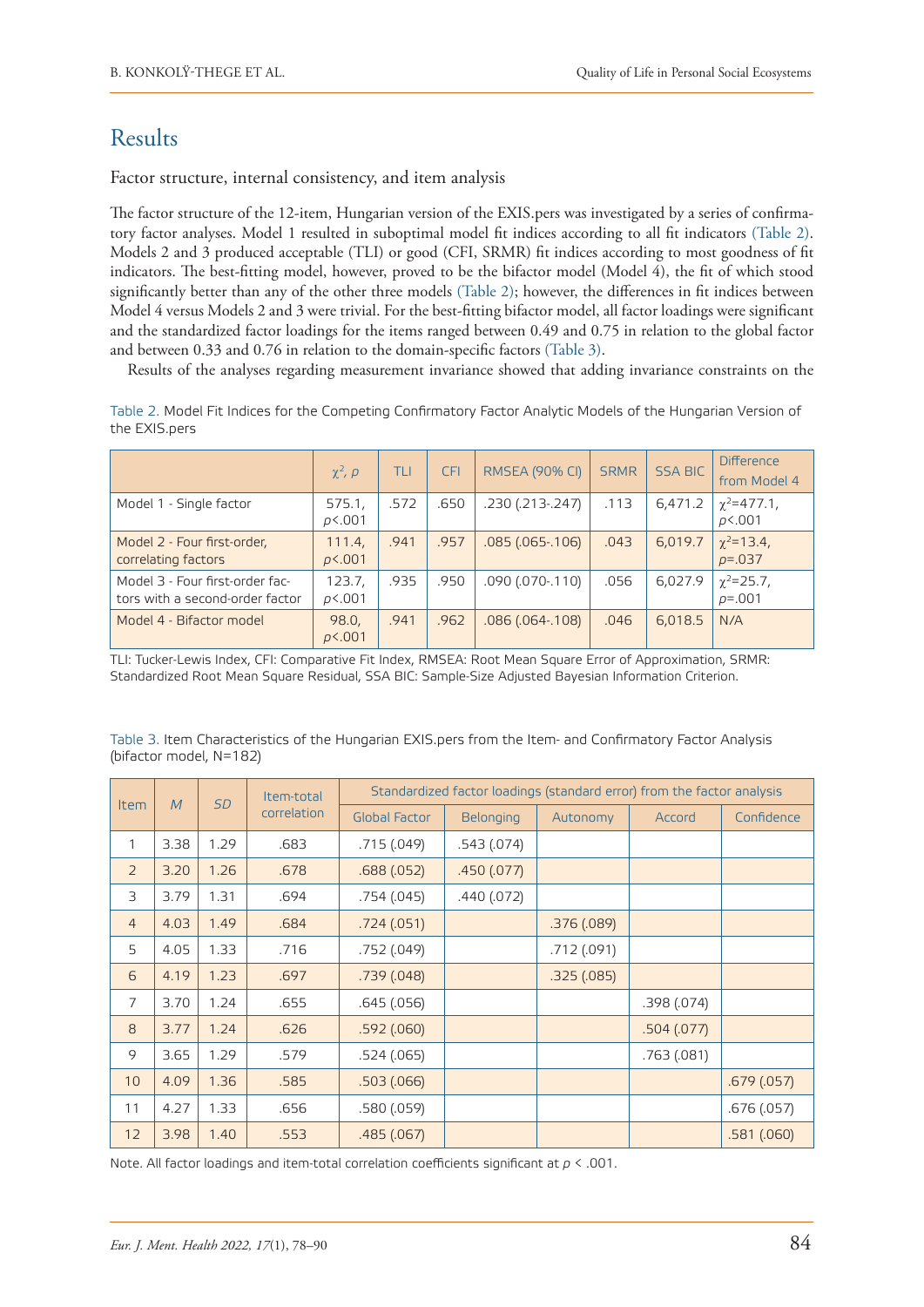factor structure did not cause a decrease in model fit larger than the recommended cut-off scores for changes in fit indices ( $\Delta$ CFI = 0.007,  $\Delta$ RMSEA = 0.011), suggesting configural invariance across sex. The same stayed true when adding further invariance constraints on factor loadings and intercepts (ΔCFI = 0.006, ΔRMSEA = 0.002), and finally on latent means (ΔCFI = 0.007, ΔRMSEA < 0.001). Similar data emerged regarding measurement invariance across assessment points: adding invariance constraints on the factor structure (ΔCFI = 0.004,  $\triangle$ RMSEA = 0.007), factor loadings and intercepts ( $\triangle$ CFI = .007,  $\triangle$ RMSEA = 0.002), and latent means ( $\triangle$ CFI = 0.008, ΔRMSEA = 0.001) did not cause a significant decrease in model fit, suggesting scalar invariance across assessment points as well.

## Internal consistency and test-retest reliability

Cronbach's alpha values were very good (> .84) regarding both the total and the subscale scores (Table 4). The omega total coefficients ( $\geq$  .86), based on the bifactor model, indicated similarly outstanding internal consistency (Table 4). Omega hierarchical coefficients – estimating reliabilities with the effects of all other factors removed – stood high for the total score and ranged between .27 and .53 for the domain-specific factors. Data concerning variances showed a very similar pattern: while the general factor accounted for 57.8% of the common variance, the specific factors accounted for  $7.9 - 14.3\%$  of the common variance (Table 4). Intercorrelations (all *p*s < .001) between the total and the subscale scores ranged between .76 (Confidence) and .83 (Autonomy), while those among the subscales ranged between .43 (Belonging – Confidence) and .66 (Belonging – Autonomy).

The temporal stability of the Hungarian adaptation was good; the test-retest analysis revealed a strong correlation coefficient ( $r_{1\text{-month}} = .64$ ,  $p < .001$ ,  $r_{5\text{-month}} = .71$ ,  $p < .001$ ) between the total scores across the measurement occasions (*Table 4*). The same test-retest reliability coefficients for the subscales stood slightly lower and ranged from .50 to .63 for the one-month reassessment (all *p*s < .001), and .59-.74 for the five-month re-assessment (all *p*s < .001), still indicating good temporal reliability.

Convergent- and divergent-validity and international comparison of descriptive data

EXIS.pers total scores were significantly (all *p*s ≤ .001) and inversely associated with all indicators of negative mental health ( $r_{BSI/Global$  symptom severity = -.62,  $r_{BSI/Somatization}$  = -.42,  $r_{BSI/Obsession}$ -Compulsion = -.43,  $r_{BSI/Interpersonal sensitivity}$  = -.47, *r*BSI/Depression = -.52, *r*BSI/Anxiety = -.59, *r*BSI/Hostility = -.49, *r*BSI/Phobic anxiety = .38, *r*BSI/Paranoid ideation = -.51, *r*BSI/Psychoticism = -.53, *r*Eating disorders(SCOFF) = -.28, *r*Somatization (PHQ) = -.44, *r*Search for meaning (MLQ) = -.19). In contrast, EXIS.pers total scores

|             | $\overline{M}$ | <b>SD</b> | <b>Skewness</b><br>(SE) | <b>Kurtosis</b><br>(SE) | Cron-<br>bach's<br>Alpha | $Com-$<br>mon<br>variance | Omega<br>total | Omega<br>hierar-<br>chical | 1-month<br>test-retest<br>correlation<br>$(N=1184)$ | 5-months<br>test-retest<br>correlation<br>$(N=100 \t{Y})$ |
|-------------|----------------|-----------|-------------------------|-------------------------|--------------------------|---------------------------|----------------|----------------------------|-----------------------------------------------------|-----------------------------------------------------------|
| Belonging   | 3.46           | 1.17      | $-0.25$<br>(0.18)       | $-0.01$<br>(0.36)       | 0.90                     | 0.079                     | 0.899          | 0.275                      | $r = .50$ ,<br>p<.001                               | $r = 74$ ,<br>p<.001                                      |
| Autonomy    | 4.09           | 1.23      | $-0.15$<br>(0.18)       | $-0.69$<br>(0.36)       | 0.90                     | 0.086                     | 0.919          | 0.266                      | $r = 63$<br>p<.001                                  | $r = 61$ ,<br>p<.001                                      |
| Accord      | 3.71           | 1.10      | $-0.04$<br>(0.18)       | $-0.30$<br>(0.36)       | 0.84                     | 0.114                     | 0.859          | 0.405                      | $r = 0.55$ ,<br>p<.001                              | $r = 66$ ,<br>p<.001                                      |
| Confidence  | 4.12           | 1.22      | $-0.29$<br>(0.18)       | $-0.62$<br>(0.36)       | 0.87                     | 0.143                     | 0.871          | 0.526                      | $r = 56$ ,<br>p<.001                                | $r = .59$ ,<br>p<.001                                     |
| Total score | 3.84           | 0.94      | $-0.18$<br>(0.18)       | $-0.34$<br>(0.36)       | 0.91                     | 0.578                     | 0.956          | 0.811                      | $r = 64$ ,<br>p<.001                                | $r = 71$ ,<br>p<.001                                      |

Table 4. Descriptive and Reliability Characteristics of the Hungarian Version of the EXIS.pers and its Domains  $(N = 182)$ 

¥ Data are from an effectiveness study where the intervention occurred between the two assessments (baseline vs. post-intervention);

¥¥ Data are from the follow-up period of the same effectiveness study without intervention occurring between the two assessments (post-intervention vs. follow-up).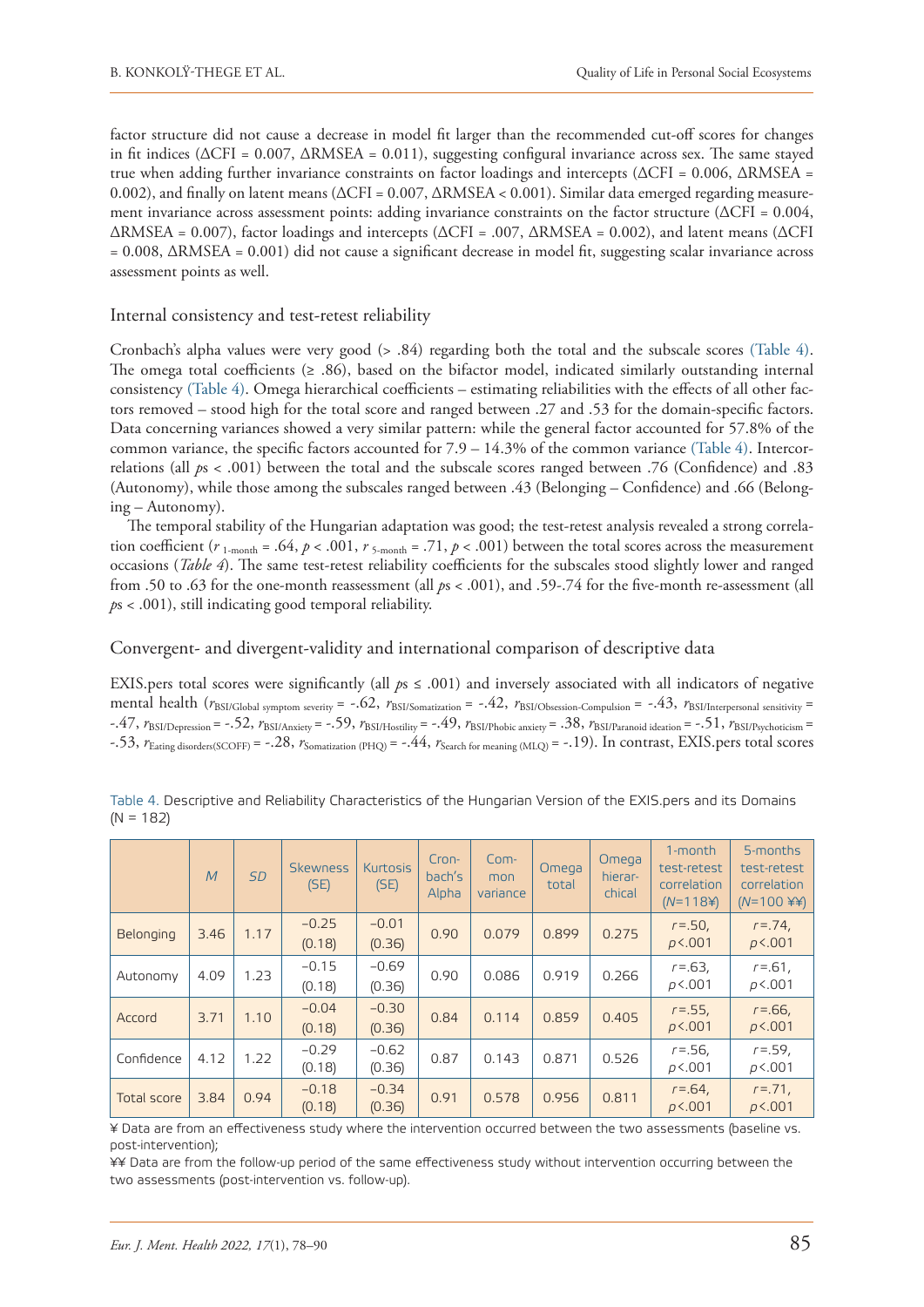showed a significant (both *p*s < .001), moderate or strong, positive association with both indicators of positive mental health ( $r_{\text{Presence of life meaning (MLQ)}} = .52$ ,  $r_{\text{General well-being (WBI)}} = .66$ ).

Descriptive statistics for the total and subscale scores are displayed in Table 4. No statistically significant association existed between the EXIS.pers total scores and sex ( $M_{\text{females}} = 3.99$ ,  $SD_{\text{females}} = 1.07$ ;  $M_{\text{males}} = 4.25$ ,  $SD_{\text{males}}$  $= 0.95$ ;  $t = 1.81$ ,  $p = .072$ ,  $d = 0.25$ ), age ( $r = -.05$ ,  $p = .321$ ), and marital status ( $M_{single} = 4.09$ ,  $SD_{single} = 1.12$ ;  $M_{rec}$ lationship = 3.86,  $SD$ <sub>relationship</sub> = 0.97;  $M$ <sub>cohabiting</sub> = 4.14,  $SD$ <sub>cohabiting</sub> = 1.01;  $M$ <sub>separated</sub> = 3.80,  $SD$ <sub>separated</sub> = 1.09;  $F$  = 2.15,  $p$  $= .094$ ,  $\eta^2 = 0.02$ ). Regarding educational attainment, though, those having postsecondary education (*M* = 3.95, *SD* = 1.03) showed significantly lower EXIS.pers total scores ( $t = 2.95$ ,  $p = .003$ ,  $d = 0.35$ ) than those having only a secondary education  $(M = 4.31, SD = 1.08)$ .

Comparisons with the international data indicated that almost all subscale and total scores stood significantly lower in the current sample (*p* values ranging from < .001 to .005) than the scores in the German or UK samples published by the test-developers (Hunger et al., 2017). The only exception involved the Confidence subscale, which did not show a significant difference ( $p = .088$ ) from the scores reported for the sample from Germany.

# Discussion

This study had a two-fold aim: 1) to describe the adaptation process of the EXIS.pers, Hungarian version, and examine its psychometric characteristics, and 2) to provide further psychometric data on issues never investigated before regarding this psychological assessment tool developed only a few years ago (i.e., measurement invariance across sex and time and investigation of reliability via methods more sophisticated than the calculation of Cronbach's alpha). It is also worthy of note that, to the best of our knowledge, this constitutes the first study on the EXIS.pers not conducted by the questionnaire's original authors, thus providing further independent data on the psychometric properties of this assessment tool.

Similarly to the original test developers' results (Hunger et al., 2017), a bifactor structure of the Hungarian EXIS.pers version fit the data best; however, even a correlated-first-order-factors model and a second-order model showed a good fit. In line with extant published data, the internal reliability of both the subscale and total scores stood excellent according to the traditional indicator of Cronbach's alpha. The questionnaire's test-retest reliability was appropriate considering the time-lag applied; however, these coefficients registered somewhat lower than those reported for the original, German-language version (Hunger, 2015). It is worthy of note, though, that temporal reliability data from Germany were based on assessments conducted with different time lags (two and four weeks), reliability indicators (Norman's  $S_{2 \text{ week}}$ : 0.78–0.92; Norman's  $S_{4 \text{ month}}$ : 0.71-0.85), and study design (repeated assessments without an intervention occurring between assessment points).

The present findings confirming the instrument's convergent and divergent validity were also similar to those of the original test developers' results (Hunger, 2015): total scores on the EXIS.pers' Hungarian version indicated moderate or strong negative associations with the different indicators of psychopathology. The only exception involved the eating disorder indicator (not yet investigated in the literature); however, the very narrow range of the SCOFF (0–5) might also have contributed to the less strong but still statistically significant association between this psychopathology indicator and the EXIS.pers scores. In addition, we also found indicators of positive mental health to be related with EXIS.pers scores, in accordance with our theoretical assumption that a higher level of satisfaction regarding one's functioning in their narrower social environment is closely related to their overall wellbeing and perceived level of meaning in life (Debats, 1999).

The comparisons of the data resulting from the questionnaire's administration in Germany, Hungary, and the United Kingdom indicated that mean scores in the current Hungarian sample registered generally lower than in the two Western European countries. Considering the low sample size and unrepresentative nature of the samples, we cannot draw firm conclusions regarding these between-country differences; however, they stand in line with other surveys indicating long-lasting trends of lower happiness levels in Hungary across many indicators compared to Western democracies (Róbert, 2019). A parallel finding of this study is that those with higher educational attainment reported slightly poorer experiences in their personal social systems than their less educated counterparts. While this finding looks somewhat counterintuitive, considering the generally low acceptance and accessibility of psychotherapeutic interventions in Hungary, it is likely that participants with lower educational attainment in this sample represented a very special segment of this social stratum (cf. the sample of the current study was recruited among attendees of a group psychotherapy intervention who paid for the service).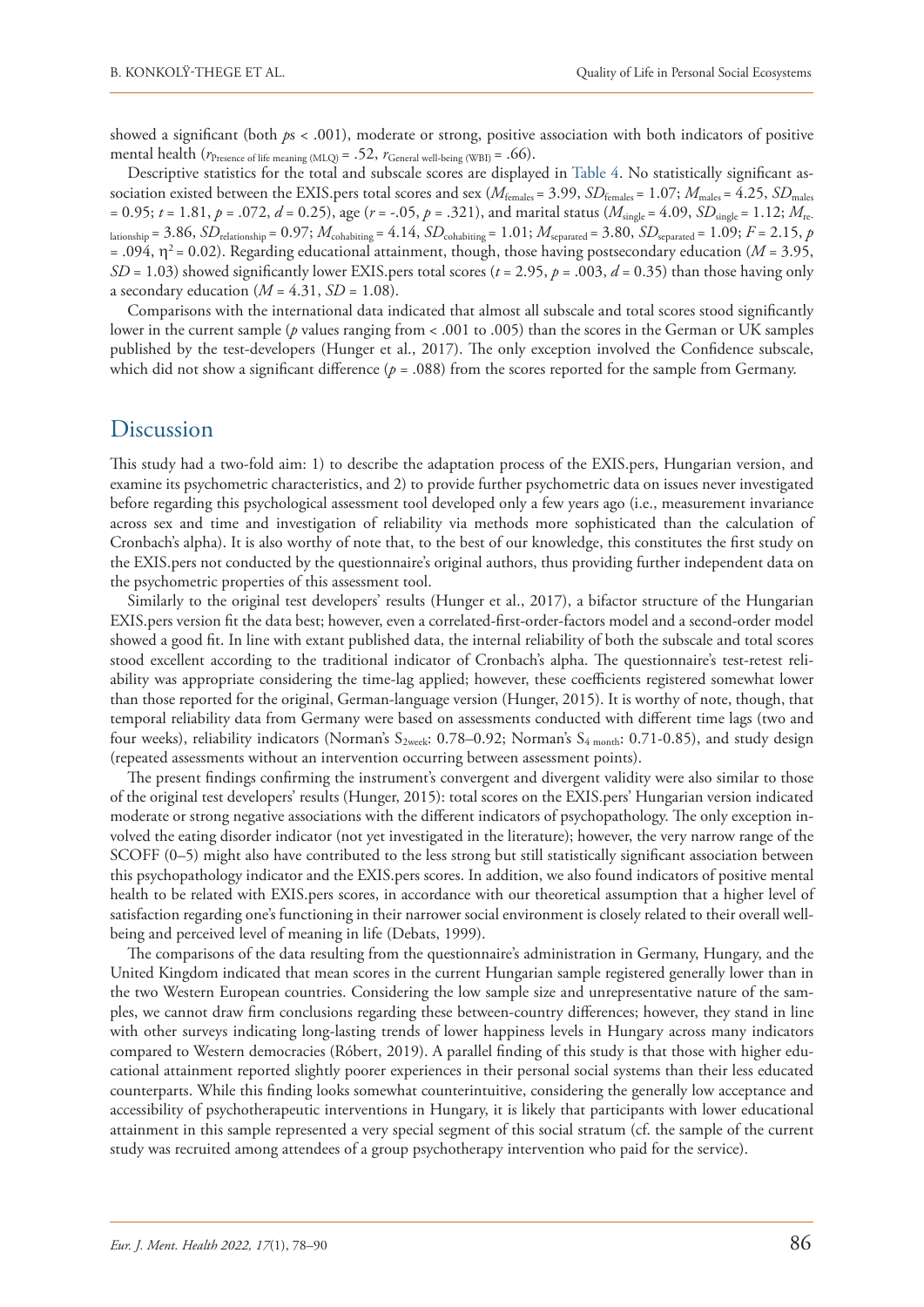# Strengths and Limitations

A significant contribution of the present study to the international literature – beyond describing the Hungarian adaptation – is the investigation of factorial invariance of the EXIS.pers. The results confirmed the scalar invariance of the best-fitting bifactor model both across sex and time, indicating that the questionnaire can be used with confidence when investigating or comparing males and females or in studies with repeated-measures designs.

Limitations of the present study also need to be acknowledged. First of all, the sampling method only reached a relatively small number of individuals who are unique in many ways (participating in a psychotherapeutic intervention on a fee-for-service basis). The low number of male participants and the overrepresentation of highly educated respondents reflected this sample's unrepresentativeness; therefore, the generalizability involving some of the findings is questionable. Second, even though the adaptation process into Hungarian employed multiple translators, back-translations, and the consideration of two resource languages (English and German), the procedure did not satisfy all criteria developed to support the highest quality of cultural adaptation (Gudmundsson, 2009). Third, the analyses were based on data from an effectiveness study, that is, an intervention – assumed to influence the construct measured by the EXIS.pers – occurred between the first and second assessment points. As a result, our findings most likely underestimate the one-month temporal reliability of the EXIS.pers' Hungarian version, which is supported by the unusual fact that the five-month test-retest coefficients registered higher in this study than the one-month estimates. Fourth, the analyses on sex invariance were completed using the pooled data set of T1, T2, and T3 data, treating repeated-measures data as independent. The alternative, though, would have been to test sex invariance on the largest (T1) sample only, in which case the number of males would have been merely 30, making the analyses for a 12-item questionnaire unreliable (Harrington, 2008). Finally, some of the measures used to investigate the construct validity of the EXIS.pers (Phobic anxiety domain of the BSI and the SCOFF) could be characterized as having a suboptimally low internal consistency; therefore, results obtained through deploying these measures should be interpreted with caution.

# Conclusion, Implications and Future Directions

Despite the above limitations, the present study's overall results suggest that the Hungarian version of the EXIS. pers is an appropriate adaptation of the assessment tool's original version; thus, it can serve as a reliable and valid measure to assess an individual's subjective experiences within his or her individually defined personal social system. It is recommended that authors of future efficacy and effectiveness studies of psychosocial interventions consider the inclusion of this measure into their assessment battery.

## **Acknowledgements**

The authors wish to thank Audree Francis (volunteer with the Waypoint Research Institute) for the Englishlanguage proofreading of the manuscript. The authors are also grateful to Dr. Tamás Martos and Dr. Viola Sallay for their helpful comments on an earlier version of this manuscript.

#### **Funding**

This research was supported by a project grant provided to the first and last author by the Károli Gáspár University of the Reformed Church in Hungary.

#### **Author contributions**

Barna Konkolÿ Thege: conceptualization, design, methodology, project administration, formal analysis, interpretation, supervision, writing original draft, writing review and editing.

Benedek Somogyi: investigation, data management, writing original draft.

Gergely Sándor Szabó: conceptualization, design, methodology, funding acquistion, investigation, project administration, data management, supervision, writing review and editing.

All authors gave final approval of the version to be published and agreed to be accountable for all aspects of the work in ensuring that questions related to the accuracy or integrity of any part of the work are appropriately investigated and resolved.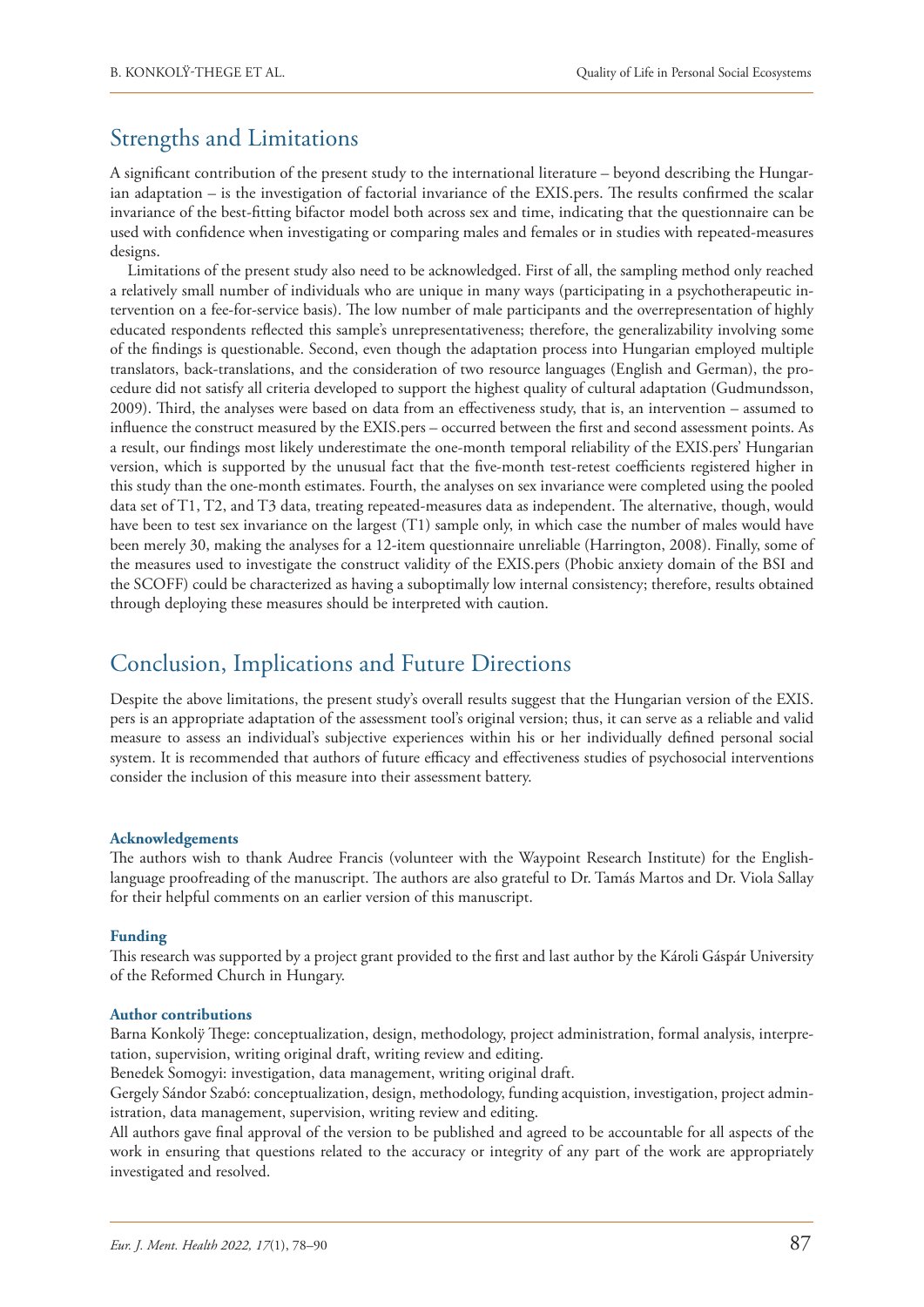#### **Declaration of interest statement**

The authors have no conflicts of interest to disclose.

## **Ethical statement**

This manuscript is the authors' original work.

The study was reviewed and approved by the Research Ethics Board of Károli Gáspár University of the Reformed Church in Hungary, Budapest, Hungary, license number: 25/2017/P

All participants participated in the research voluntarily, and provided their written informed consent to participate in this study.

Data are stored in coded materials and databases without personal data, and the authors have policies in place to manage and keep data secure.

## **ORCID**

Barna KONKOLŸ THEGE D <https://orcid.org/0000-0002-0861-8978> Benedek SOMOGYI D <https://orcid.org/0000-0002-6144-1016> Gergely Sándor SZABÓ (D <https://orcid.org/0000-0002-3904-1593>

# References

- Bech, P., Gudex, C., & Staehr Johansen, K. (1996). The WHO (Ten) Well-Being Index: Validation in diabetes. *Psychotherapy and Psychosomatics, 65*(4), 183–190. <https://doi.org/10.1159/000289073>
- Brunner, M., Nagy, G., & Wilhelm, O. (2012). A tutorial on hierarchically structured constructs. *Journal of Personality, 80*(4), 796–846.

<https://doi.org/10.1111/j.1467-6494.2011.00749.x>

Chen, F. F. (2007). Sensitivity of goodness of fit indexes to lack of measurement invariance. *Structural Equation Modeling, 14*(3), 464–504.

<https://doi.org/10.1080/10705510701301834>

Debats, D. L. (1999). Sources of meaning: An investigation of significant commitments in life. *Journal of Humanistic Psychology, 39*(4), 30–57.

<https://doi.org/10.1177/0022167899394003>

- Derogatis, L. R. (1977). *SCL-90R (revised version) manual I*. School of Medicine, Johns Hopkins University.
- Derogatis, L. R., & Melisaratos, N. (1983). The Brief Symptom Inventory: An introductory report. *Psychological Medicine, 13*(3), 595–605.
	- <https://doi.org/10.1017/S0033291700048017>
- Derogatis, L. R., & Spencer, P. (1993). *Brief symptom inventory: BSI* (Vol. 18). Pearson.
- Dukay-Szabó, S., Simon, D., Varga, M., Szabó, P., Túry, F., & Rathner, G. (2016). Egy rövid evészavar-kérdőív (SCOFF) magyar adaptációja [Hungarian adaptation of a short eating disorders scale (SCOFF)]. *Ideggyógyászati Szemle, 69*(3–4), E014-E020.

<https://doi.org/10.18071/isz.69.E014>

- Gudmundsson, E. (2009). Guidelines for translating and adapting psychological instruments. *Nordic Psychology, 61*(2), 29–45. <https://doi.org/10.1027/1901-2276.61.2.29>
- Harrington, D. (2008). Requirements for conducting confirmatory factor analysis. In D. Harrington (Ed.), *Confirmatory factor analysis*. Oxford Scholarship Online.

<https://doi.org/10.1093/acprof:oso/9780195339888.003.0003>

- Hooper, D., Coughlan, J., & Mullen, M. R. (2008). Structural equation modelling: Guidelines for determining model fit. *Electronic Journal of Business Research Methods, 6*(1), 53–60.
- Hu, L.-t., & Bentler, P. M. (1999). Cutoff criteria for fit indexes in covariance structure analysis: Conventional criteria versus new alternatives. *Structural Equation Modeling, 6*(1), 1–55. <https://doi.org/10.1080/10705519909540118>
- Hunger, C. (2015). EXIS: Erleben in Sozialen Systemen [EXIS: Experience in Social Systems]. In E. Brähler, M. Zenger, & C. J. Kemper (Eds.), *Psychologische und sozialwissenschaftliche Kurzskalen: standardisierte Erhebungsinstrumente für Wissenschaft und Praxis* (pp. 78–81). Medizinisch Wissenschaftliche Verlagsgesellschaft.
- Hunger-Schoppe, C. (2020). Familienaufstellung als Einzelintervention im Gruppensetting bei chronisch-psychosozialen Konflikten: Kurz-, mittel- und langfristige Wirksamkeit [Family constellations as single intervention within the group setting in chronic psychosocial conflicts: short-, medium-, and long-term efficacy]. *Zeitschrift für Psychiatrie, Psychologie und Psychotherapie, 68*(4), 263–273.

<https://doi.org/10.1024/1661-4747/a000424>

Hunger, C., Bornhäuser, A., Link, L., Geigges, J., Voss, A., Weinhold, J., & Schweitzer, J. (2017). The Experience in Personal Social Systems Questionnaire (EXIS.pers): Development and psychometric properties. *Family Process, 56*(1), 154–170.

<https://doi.org/10.1111/famp.12205>

- Hunger, C., Bornhäuser, A., Link, L., Schweitzer, J., & Weinhold, J. (2014). Improving experience in personal social systems through family constellation seminars: Results of a randomized controlled trial. *Family Process, 53*(2), 288–306. h[ttps://doi.org/10.1111/famp.12051](https://doi.org/10.1111/famp.12051)
- Hunger, C., Bornhäuser, A., Weinhold, J., & Schweitzer, J. (2014). Erleben in sozialen Systemen. Kurzvorstellung eines neuen Fragebogens und Darstellung seiner Ergebnisse in der Heidelberger RCT-Studie zur Wirksamkeit von Systemaufstellungen [Experience in social systems. Outline of a new questionnaire and discussion of the results obtained with it in the Heidelberg RCT study on the efficacy of systems constel-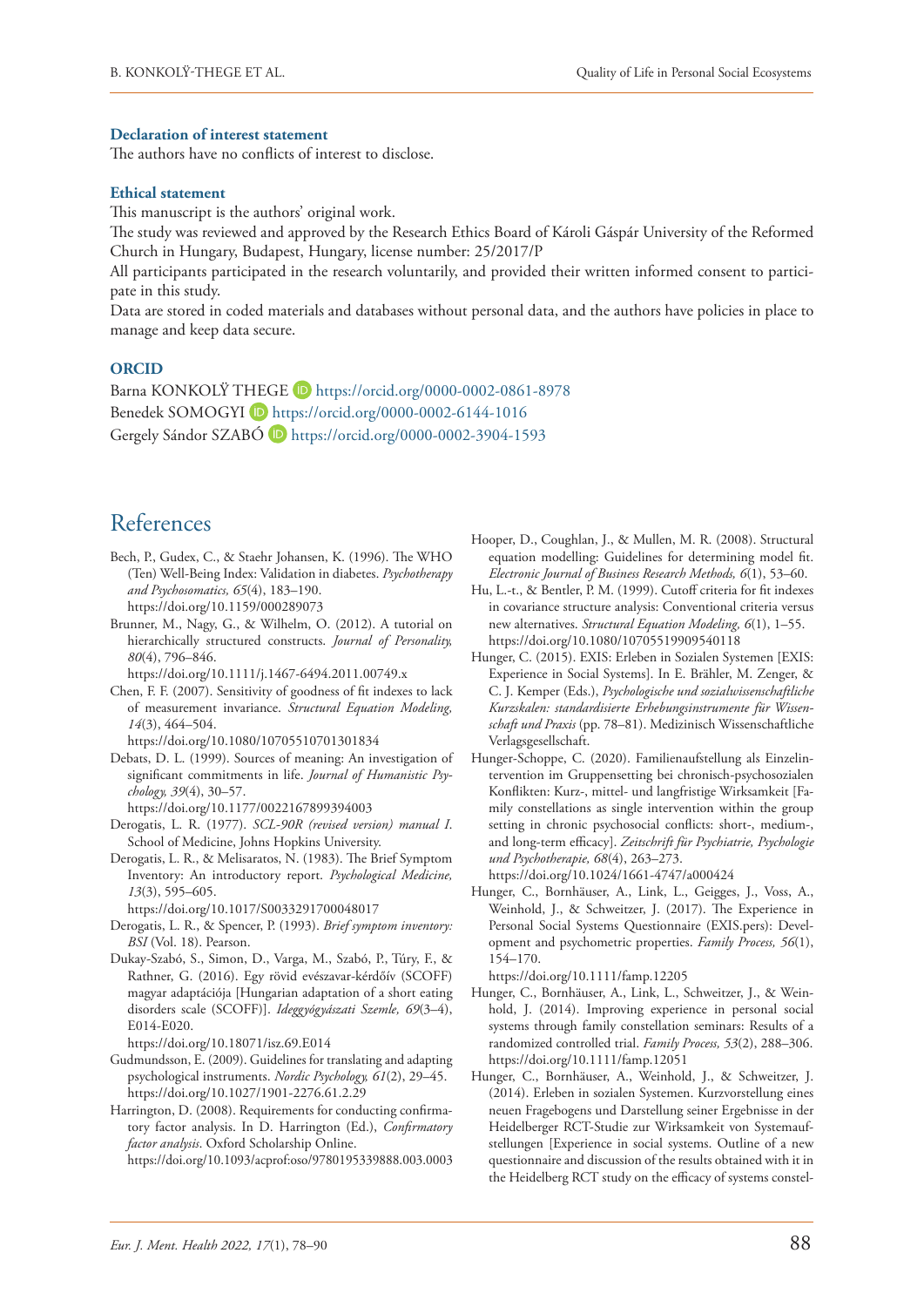lations]. *Familiendynamik, 39*(4), 316–325.

Hunger, C., Hilzinger, R., Klewinghaus, L., Deusser, L., Sander, A., Mander, J., Bents, H., Ditzen, B., & Schweitzer, J. (2020). Comparing cognitive behavioral therapy and systemic therapy for social anxiety disorder: Randomized controlled pilot trial (SOPHO-CBT/ST). *Family Process, 59*(4), 1389– 1406.

<https://doi.org/10.1111/famp.12492>

Hunger, C., Krause, L., Hilzinger, R., Ditzen, B., & Schweitzer, J. (2016). When significant others suffer: German validation of the Burden Assessment Scale (BAS). *PLOS ONE, 11*(10), e0163101.

<https://doi.org/10.1371/journal.pone.0163101>

- Hunger, C., Weinhold, J., Bornhäuser, A., Link, L., & Schweitzer, J. (2015). Mid- and long-term effects of family constellation seminars in a general population sample: 8- and 12-month follow-up. *Family Process, 54*(2), 344–358. <https://doi.org/10.1111/famp.12102>
- Kroenke, K., Spitzer, R. L., & Williams, J. B. W. (2002). The PHQ-15: Validity of a new measure for evaluating the severity of somatic symptoms. *Psychosomatic Medicine, 64*(2), 258–266.

<https://doi.org/10.1097/00006842-200203000-00008>

- Marsh, H. W., Wen, Z., & Hau, K.-T. (2004). Structural equation models of latent interactions: Evaluation of alternative estimation strategies and indicator construction. *Psychological Methods, 9*(3), 275–300. <https://doi.org/10.1037/1082-989X.9.3.275>
- Martos, T., & Konkolÿ Thege, B. (2012). Aki keres, és aki talál – az élet értelmessége keresésének és megélésének mérése az Élet Értelme Kérdőív magyar változatával [Those who search and those who find – Assessing the presence of and search for meaning in life with the Hungarian version of the Meaning in Life Questionnaire]. *Magyar Pszichológiai Szemle, 67*(1), 125–149.

<https://doi.org/10.1556/mpszle.67.2012.1.8>

- Morgan, J. F., Reid, F., & Lacey, J. H. (2000). The SCOFF questionnaire: a new screening tool for eating disorders. *Western Journal of Medicine, 172*(3), 164–165. <https://doi.org/10.1136/ewjm.172.3.164>
- Münch, A. L., Hunger, C., & Schweitzer, J. (2016). An investigation of the mediating role of personality and family functioning in the association between attachment styles and eating disorder status. *BMC Psychology, 4*, 36.

<https://doi.org/10.1186/s40359-016-0141-4>

Reise, S. P., Moore, T. M., & Haviland, M. G. (2010). Bifactor models and rotations: Exploring the extent to which multidimensional data yield univocal scale scores. *Journal of Person-* *ality Assessment, 92*(6), 544–559.

<https://doi.org/10.1080/00223891.2010.496477>

- Reise, S. P., Scheines, R., Widaman, K. F., & Haviland, M. G. (2012). Multidimensionality and structural coefficient bias in structural equation modeling: A bifactor perspective. *Educational and Psychological Measurement, 73*(1), 5–26. <https://doi.org/10.1177/0013164412449831>
- Róbert, P. (2019). The role of demographic and socio-economic characteristics in affecting subjective well-being. The case of Hungary. *Studies of Transition States and Societies, 11*(2), 3–22. https://www.ssoar.info/ssoar/handle/document/69173
- Stauder, A., Witthöft, M., & Köteles, F. (2021). Validation of the Hungarian PHQ-15. A latent variable approach. *Ideggyógyászati Szemle, 74*(5–6), 183–190. <https://doi.org/10.18071/isz.74.0183>
- Steger, M. F., Frazier, P., Oishi, S., & Kaler, M. (2006). The Meaning in Life Questionnaire: Assessing the presence of and search for meaning in life. *Journal of Counseling Psychology, 53*(1), 80–93.

<https://doi.org/10.1037/0022-0167.53.1.80>

- Susánszky, É., Konkolÿ Thege, B., Stauder, A., & Kopp, M. (2006). A WHO Jól-lét Kérdőív rövidített (WBI-5) magyar változatának validálása a Hungarostudy 2002 országos lakossági egészségfelmérés alapján [Validation of the short (5-item) version of the WHO Well-Being Scale based on a Hungarian representative health survey (Hungarostudy 2002)]. *Mentálhigiéné es Pszichoszomatika, 7*(3), 247–255. <https://doi.org/10.1556/Mental.7.2006.3.8>
- Urbán, R., Kun, B., Farkas, J., Paksi, B., Kökönyei, G., Unoka, Z., Felvinczi, K., Oláh, A., & Demetrovics, Z. (2014). Bifactor structural model of symptom checklists: SCL-90-R and Brief Symptom Inventory (BSI) in a non-clinical community sample. *Psychiatry Research, 216*(1), 146–154. <https://doi.org/10.1016/j.psychres.2014.01.027>
- Watkins, M. W. (2013). *Omega*. Retrieved 09. 04. 2013 from <http://edpsychassociates.com/Software/Omega.zip>
- Weinhold, J., Hunger, C., Bornhäuser, A., Link, L., Rochon, J., Wild, B., & Schweitzer, J. (2013). Family constellation seminars improve psychological functioning in a general population sample: results of a randomized controlled trial. *Journal of Counseling Psychology, 60*(4), 601–609. <https://doi.org/10.1037/a0033539>
- Zinbarg, R. E., Revelle, W., Yovel, I., & Li, W. (2005). Cronbach's  $α$ , Revelle's  $β$ , and Mcdonald's  $ωH$ : their relations with each other and two alternative conceptualizations of reliability. *Psychometrika, 70*, 123–133.

<https://doi.org/10.1007/s11336-003-0974-7>